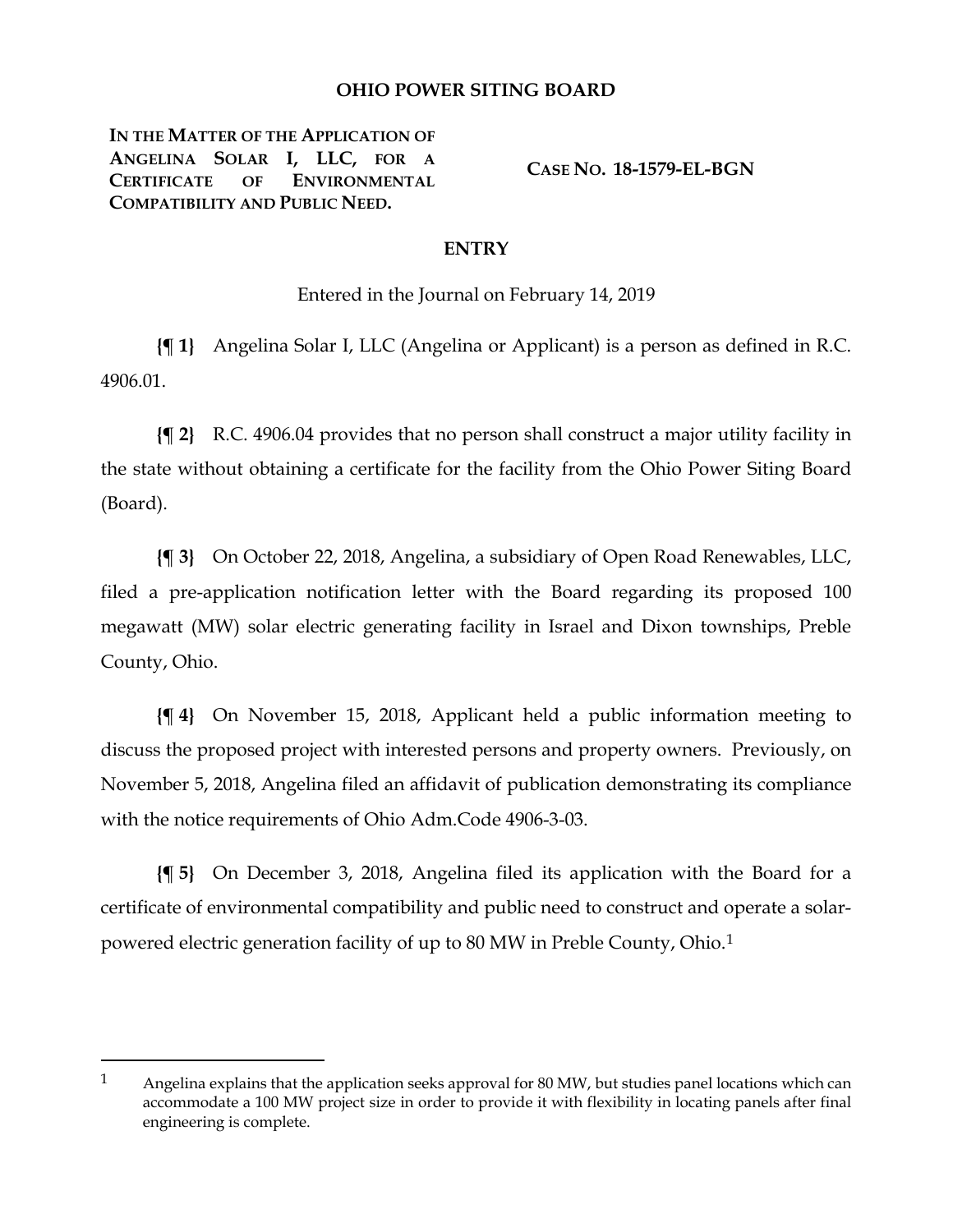**{¶ 6}** Also on December 3, 2018, Applicant filed a motion seeking waivers from certain provisions of the Board's rule requirements and a motion for protective order to keep portions of its application confidential. Staff did not file a response to either motion. By Entry dated January 17, 2019, the administrative law judge (ALJ) granted both motions.

**{¶ 7}** Pursuant to Ohio Adm.Code 4906-3-06, within 60 days of receipt of an application for a major utility facility, the Chairman of the Board must either accept the application as complete and compliant with the content requirements of R.C. 4906.06 and Ohio Adm.Code Chapters 4906-1 through 4906-7 or reject the application as incomplete. By letter dated February 1, 2019, the Board notified Angelina that its application was compliant and provided sufficient information to permit Staff to commence its review and investigation. Pursuant to Ohio Adm.Code 4906-3-06 and 4906-3-07, the Board's February 1, 2019 letter directed Angelina to serve appropriate government officials and public agencies with copies of the complete, certified application and to file proof of service with the Board. The letter further instructed Angelina to submit its application fee pursuant to R.C. 4906.06(F) and Ohio Adm.Code 4906-3-12.

**{¶ 8}** On February 7, 2019, Angelina filed a certificate of service of its accepted and complete application and proof that it submitted its application fee to the Treasurer of the State of Ohio as required by Ohio Adm.Code 4906-3-07.

**{¶ 9}** Ohio Adm.Code 4906-3-08(A) states that, once the applicant has complied with Ohio Adm.Code 4906-3-07, the Board or the ALJ shall file an entry indicating the date on which the accepted, complete application is deemed filed. Additionally, once the effective date is established, the ALJ must promptly fix the dates for public hearings. Under R.C. 4906.07(A), the public hearing must be held not less than 60 nor more than 90 days after the effective date.

**{¶ 10}** Therefore, the effective date of the application shall be February 15, 2019. The ALJ finds that a local public hearing in this matter shall be held on April 30, 2019, at 6:00 p.m., at Eaton Fire Division Station #2, 391 West Lexington Road, Eaton, Ohio 45320.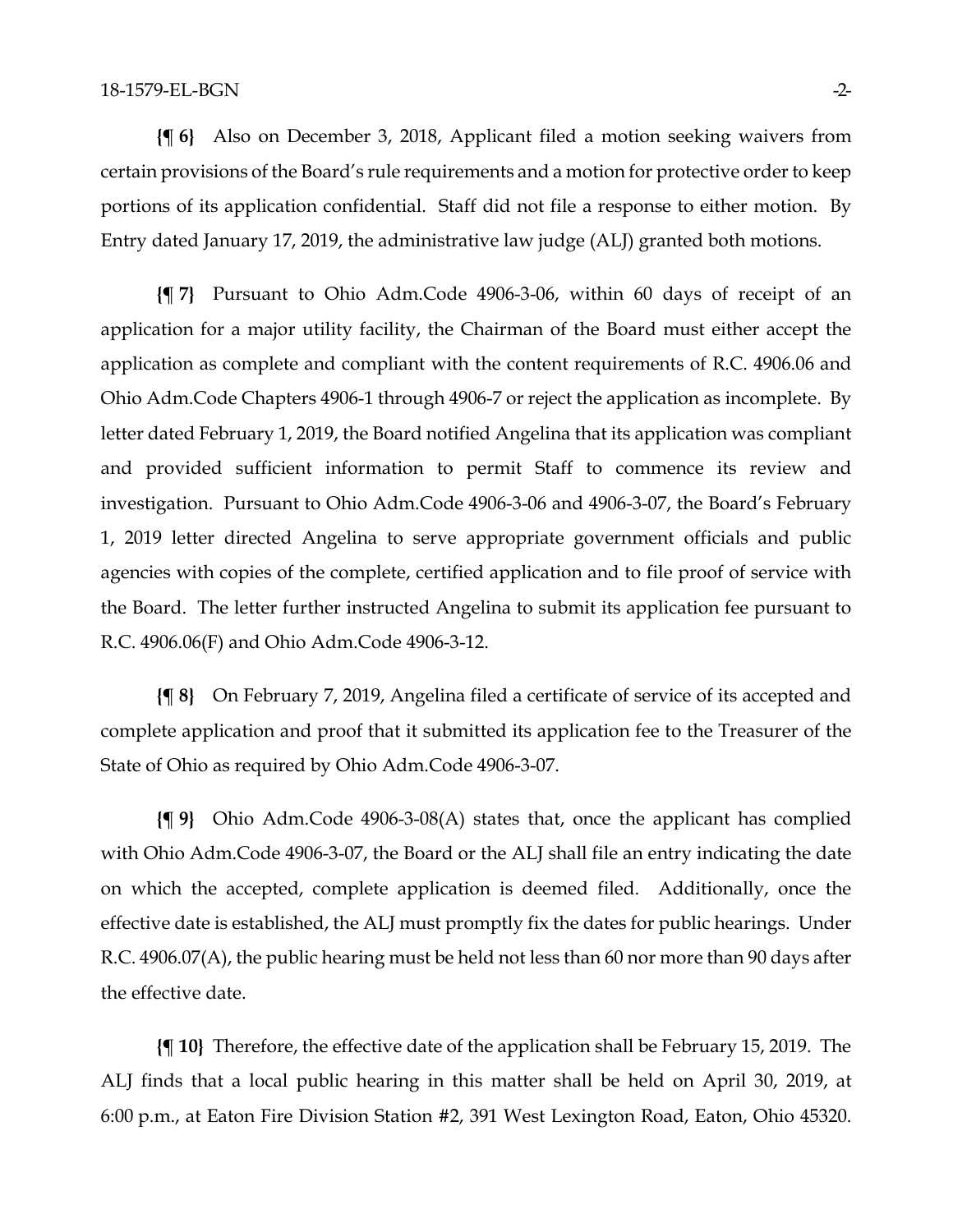The evidentiary hearing shall commence on May 14, 2019, at 10:00 a.m., in Hearing Room 11-D at the offices of the Public Utilities Commission of Ohio, 180 East Broad Street, Columbus, Ohio 43215-3793.

**{¶ 11}** Petitions to intervene in this proceeding will be accepted by the Board up to 30 days following the service of the notice required by Ohio Adm.Code 4906-3-09 or by March 29, 2019, whichever is later.

**{¶ 12}** In accordance with Ohio Adm.Code 4906-3-09, Angelina should issue public notices of the application and hearings. Pursuant to the same rule, in addition to other required information, that notice shall include a statement that the public hearing in this case shall consist of two parts:

- (a) A local public hearing, pursuant to R.C. 4906.08(C), where the Board shall accept written or oral testimony from any person on April 30, 2019, at 6:00 p.m., Eaton Fire Division Station #2, 391 West Lexington Road, Eaton, Ohio 45320.
- (b) An evidentiary hearing commencing on May 14, 2019, at 10:00 a.m., in Hearing Room 11-D at the offices of the Public Utilities Commission of Ohio, 180 East Broad Street, Columbus, Ohio 43215-3793.

**{¶ 13}** Further, under R.C. 4906.06(C) and Ohio Adm.Code 4906-3-09, the initial notice shall include the following language:

> Petitions to intervene in the adjudicatory hearing will be accepted by the Board up to 30 days following service of the notice required by R.C. 4906.06(C) and Ohio Adm.Code 4606-3-09, or March 29, 2019, whichever is later. However, the Board strongly encourages interested persons who wish to intervene in the adjudicatory hearing to file their petitions as soon as possible. Petitions should be addressed to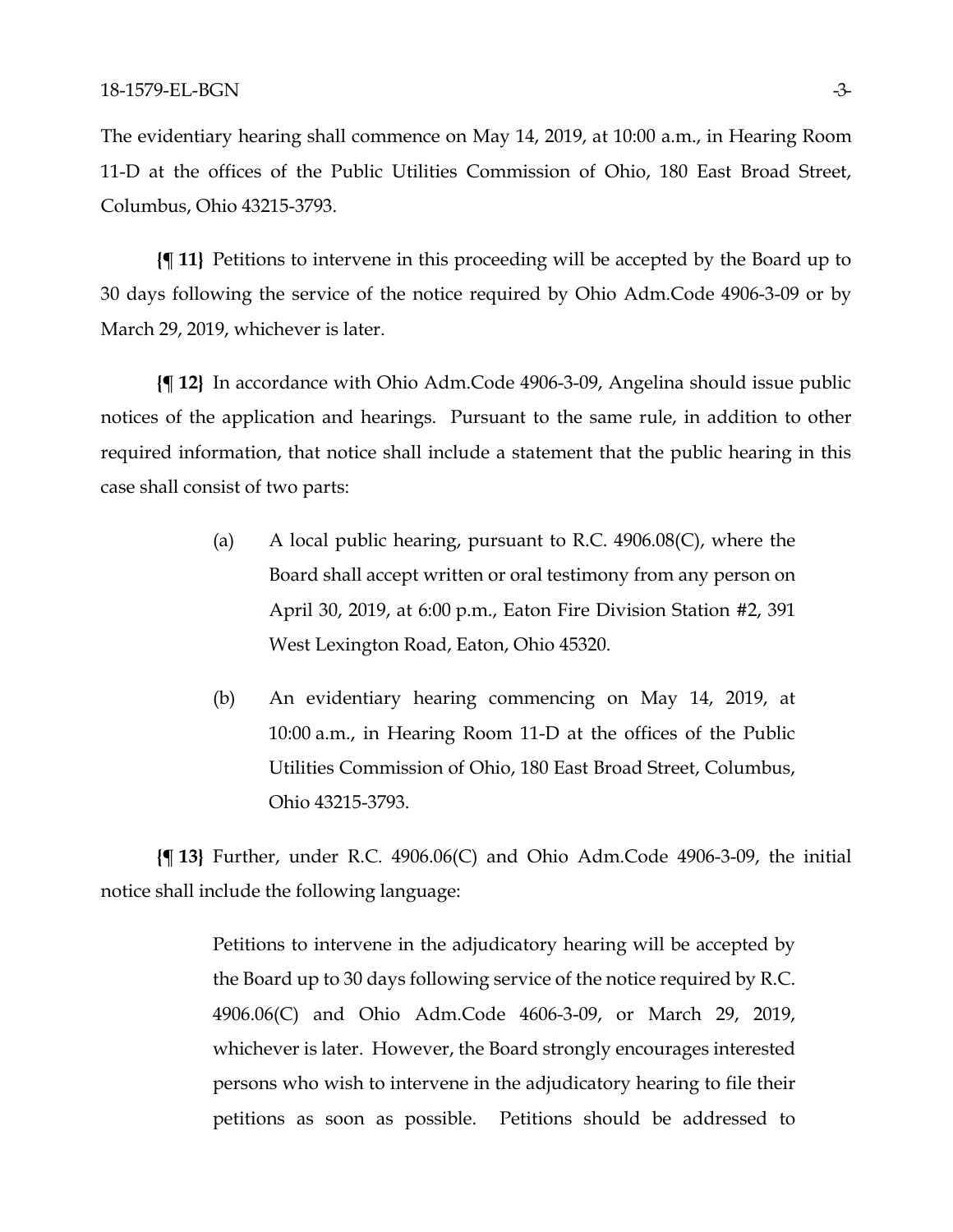Docketing Division, the Ohio Power Siting Board, 180 East Broad Street, Columbus, Ohio 43215-3793 and cite the above-listed case number.

**{¶ 14}** Ohio Adm.Code 4906-2-09 provides that the ALJ shall regulate the course of the hearing. In so doing, the ALJ may require expert or factual testimony to be offered at Board proceedings to be reduced to writing and filed with the Board. Accordingly, the ALJ establishes the following procedural schedule and process:

- (a) Pursuant to Ohio Adm.Code  $4906-3-06(C)$ , Staff shall file its report of investigation (Staff Report) on or before April 15, 2019.
- (b) On or before April 24, 2019, each party shall file a list of issue(s) citing specific concerns about which they may be interested in pursuing cross-examination of witnesses at the evidentiary hearing.
- (c) All expert and factual testimony to be offered by Angelina shall be filed by May 3, 2019. All expert and factual testimony to be offered by the intervenors and Staff shall be filed by May 10, 2019.
- (d) The parties are strongly encouraged to arrange for electronic service of testimony and other pleadings amongst themselves. If electronic service is agreed to, the parties are also directed to provide an electronic copy to the assigned ALJ.

**{¶ 15}** It is, therefore,

**{¶ 16}** ORDERED, That the hearings in this matter be scheduled at the times and places designated in Paragraph 10. It is, further,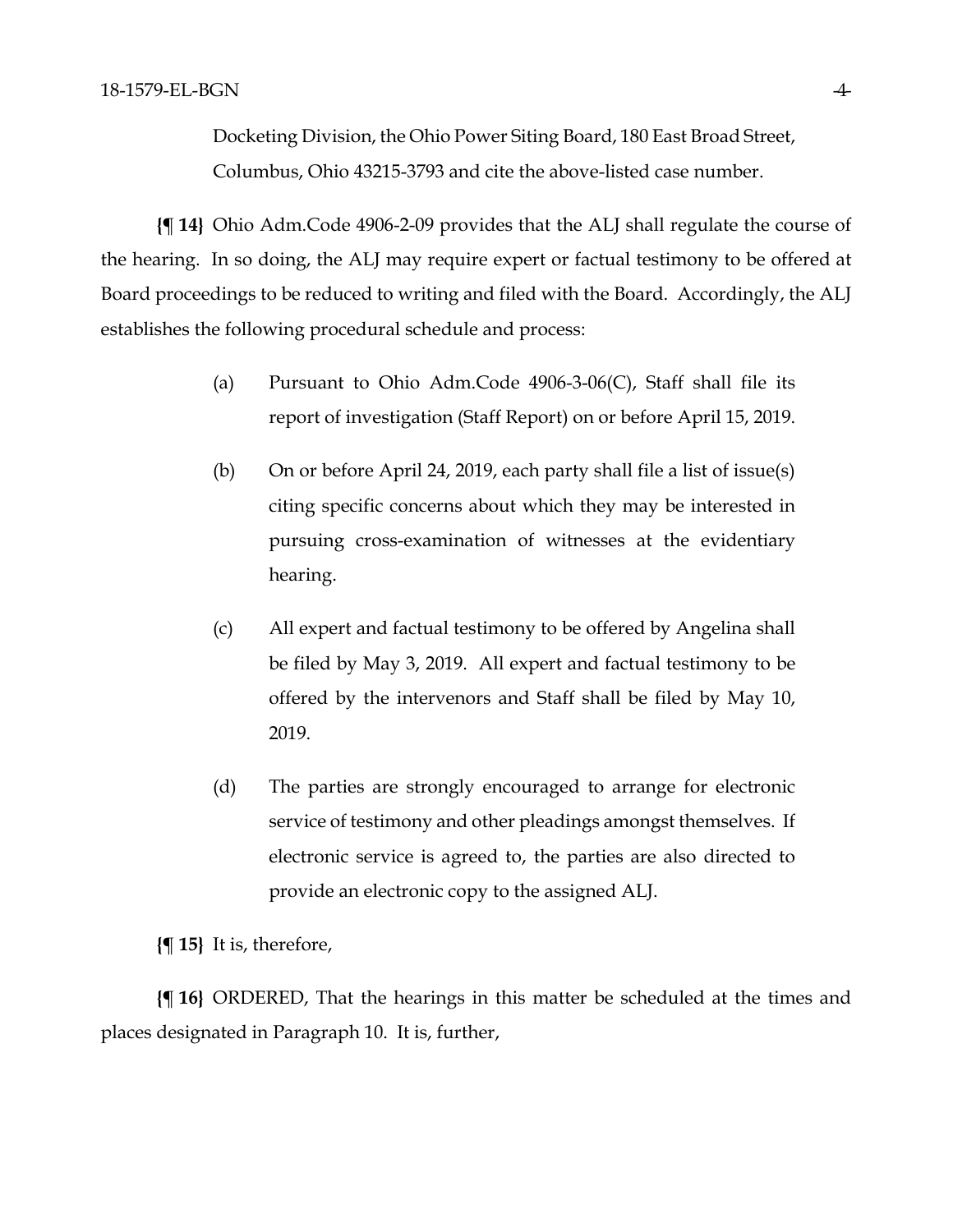**{¶ 17}** ORDERED, That notices of the application and hearings be issued by Angelina in accordance with Paragraphs 12 and 13. It is, further,

**{¶ 18}** ORDERED, That Staff file its Staff Report pursuant to Paragraph 14. It is, further,

**{¶ 19}** ORDERED, That the parties file their issues lists and testimony in accordance with Paragraph 14. It is, further,

**{¶ 20}** ORDERED, That a copy of this Entry be served upon all parties and interested persons of record.

## THE OHIO POWER SITING BOARD

*/s/Patricia A. Schabo*

By: Patricia A. Schabo Administrative Law Judge

SJP/hac